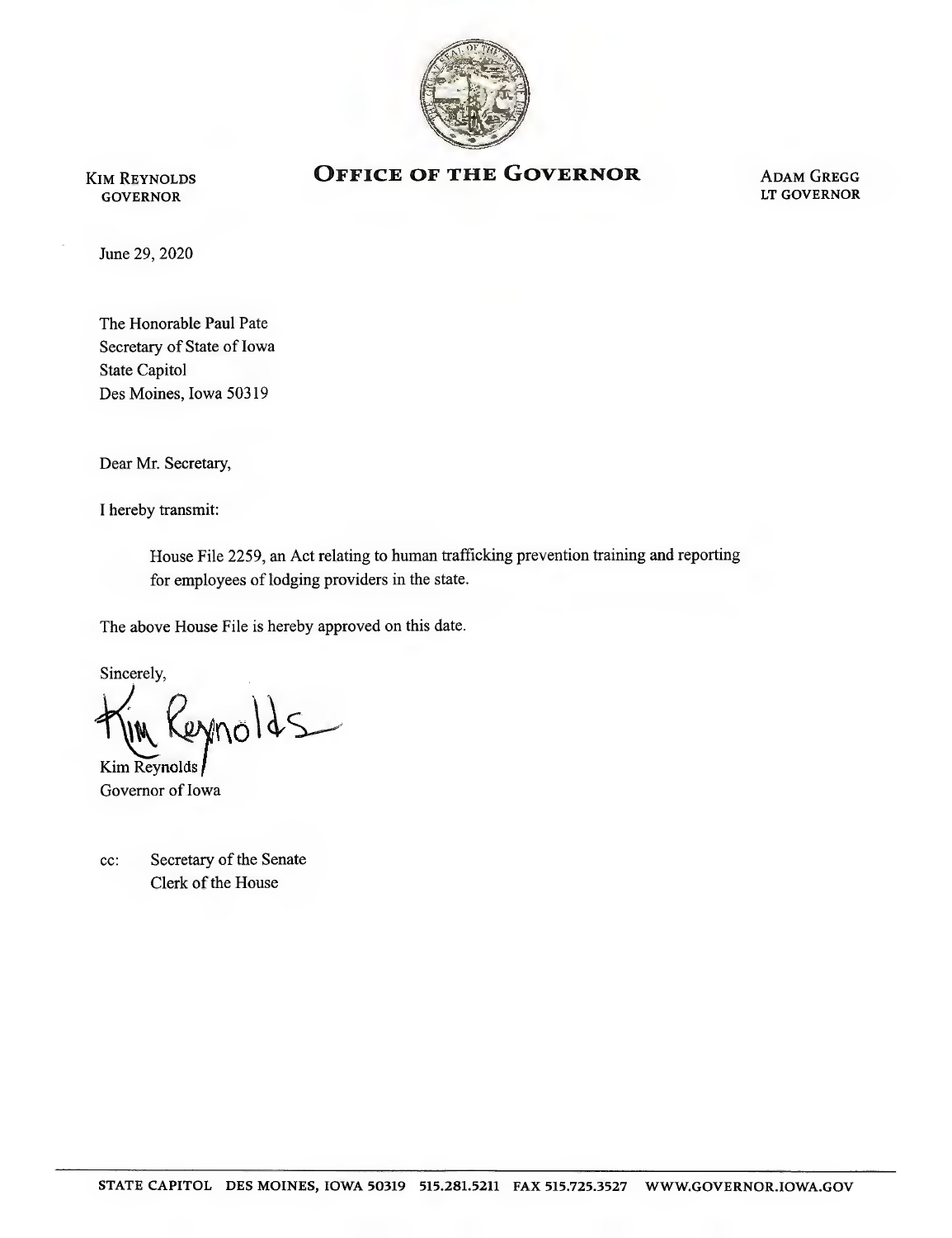

House File 2259

## AN ACT

RELATING TO HUMAN TRAFFICKING PREVENTION TRAINING AND REPORTING FOR EMPLOYEES OF LODGING PROVIDERS IN THE STATE.

BE IT ENACTED BY THE GENERAL ASSEMBLY OF THE STATE OF IOWA:

Section 1. NEW SECTION. 80.45A Human trafficking prevention training — lodging providers.

1. As used in this section, unless the context otherwise requires:

a. "Commissioner" means the commissioner of the department of public safety or the commissioner's designee.

b. "Human trafficking" means the same as defined in section 710A.1.

 $c.$  "Lodging" means the same as defined in section 423A.2.

d. "Lodging provider" means the same as defined in section 423A.2.

e. "Lodging provider's employee" means an individual who is employed by a lodging provider, including an owner, operator, manager, and temporary employee.

 $f.$  "Public employee" means an individual employed by a public employer.

g. "Public employer" means the same as defined in section 20.3.

h. "Public funds" means the same as defined in section 12C.1.

 $i.$  "Temporary employee" means an individual who is employed by a temporary employment firm to provide services to a lodging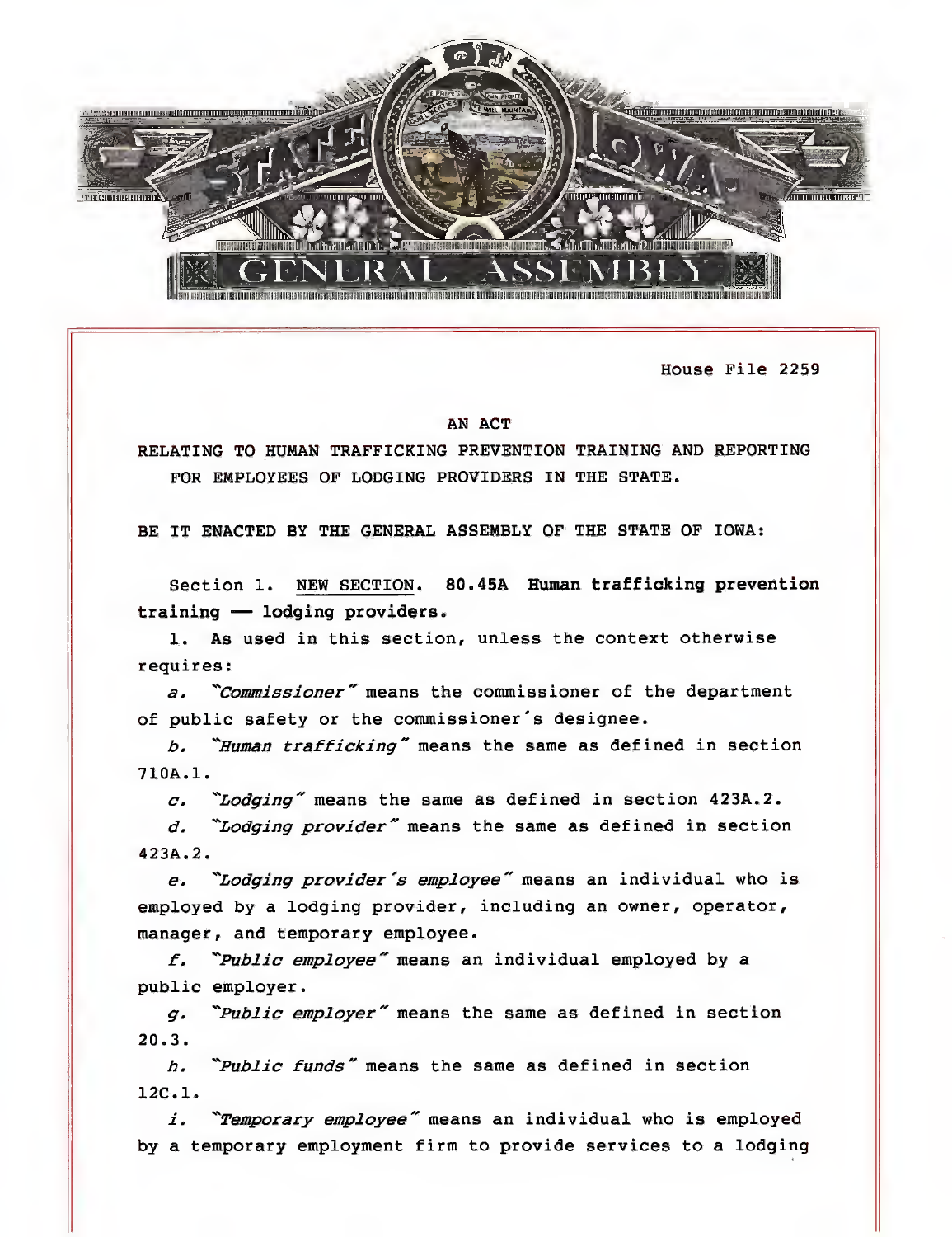House File 2259, p. 2

provider to supplement the lodging provider's workforce during absences, seasonal workloads, temporary skill or labor market shortages, and for special assignments and projects.

j. "Temporary employment firm" means a person engaged in the business of employing temporary employees.

2. Human trafficking prevention training.

a. Beginning January 1, 2022, a lodging provider may voluntarily complete and certify to the commissioner that each of the lodging provider's employees have completed human trafficking prevention training.

b. The human trafficking prevention training may be developed and delivered to lodging providers by the office to combat human trafficking, a governmental agency, or nongovernmental or community organization that has expertise in the area of human trafficking. The human trafficking prevention training must be approved by the commissioner.

 $c.$  A lodging provider shall maintain training records for each of the lodging provider's employees pursuant to rules adopted by the commissioner.

3. Human trafficking prevention training content. The human trafficking prevention training shall focus on the accurate and prompt identification and reporting of, or response to, suspected human trafficking. The human trafficking prevention training shall include, at a minimum, all of the following:

a. A general overview of human trafficking.

b. A general overview of state law on human trafficking.

c. The definition of human trafficking and the commercial exploitation of children.

d. Guidance on the difference between labor trafficking and sex trafficking.

e. Guidance on how to recognize potential human trafficking victims.

 $f.$  Guidance on how to recognize potential human traffickers.

g. Guidance on how to identify activities commonly associated with human trafficking.

h. Safe and effective responses to human trafficking situations, including but not limited to how to report suspected human trafficking to proper law enforcement officials.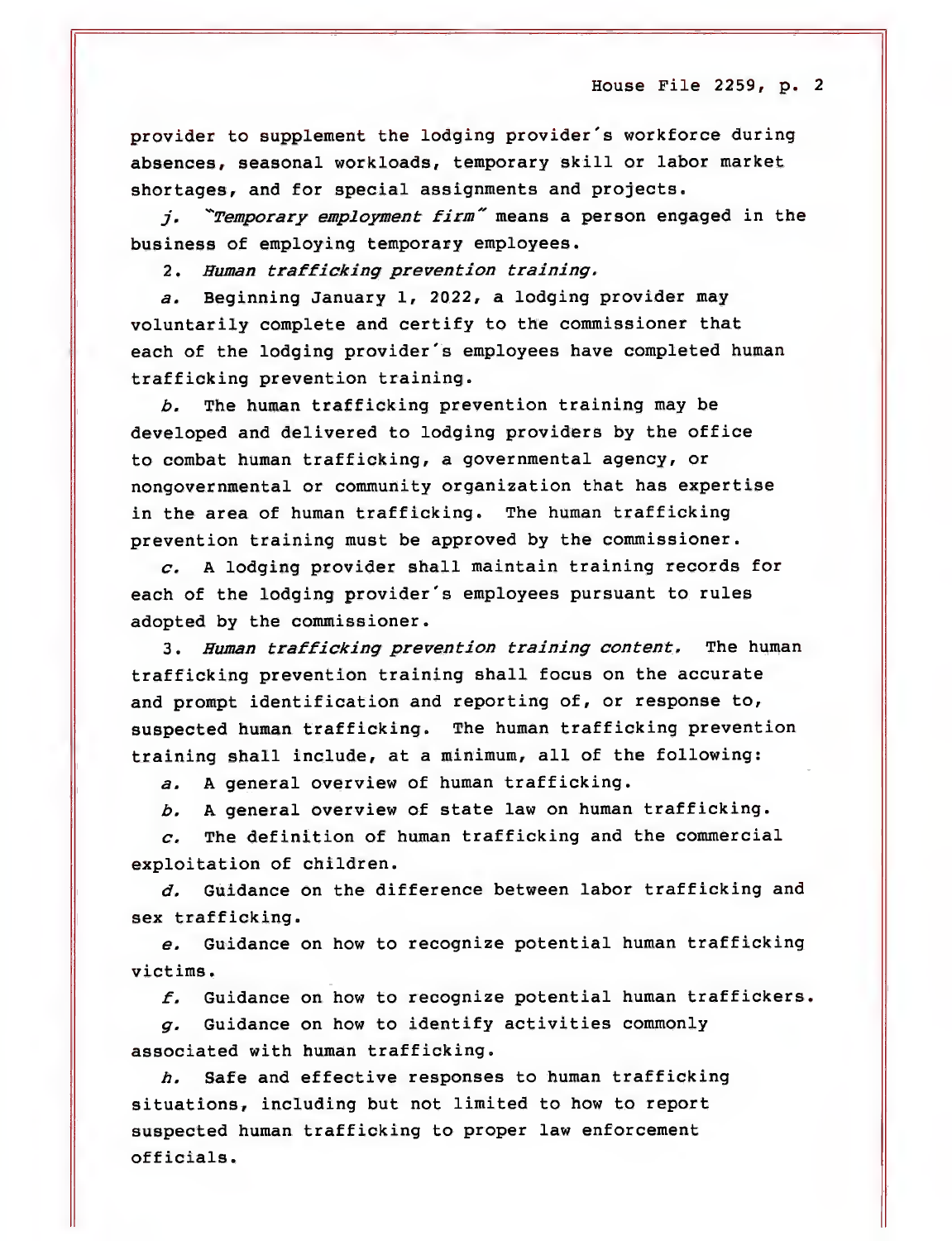House Pile 2259, p. 3

4. Certification by the commissioner. No later than December 31, 2021, the commissioner shall develop and maintain all of the following to certify a lodging provider's voluntary completion of human trafficking prevention training:

a. A certification issued by the commissioner that a lodging provider may display, in an area readily visible to the public, in the following areas of all lodging owned, operated, or owned and operated by the lodging provider:

(1) The front entrance of the lodging.

(2) The check-in area of the lodging.

(3) Any internet site advertising or promoting the lodging.

b. An internet site, readily accessible to the public, that identifies lodging providers in this state that are certified as having completed human trafficking prevention training. The internet site shall be maintained by the department.

5. Certification for utilization of public funds.

a. Prior to expending or committing public funds for a purpose described in paragraph  $\tilde{c}$ , a public employer or a public employee shall confirm a lodging provider's current certification status on the internet site maintained by the department pursuant to subsection 4, paragraph  $b^{\infty}$ .

b. A certification issued pursuant to subsection 4, paragraph  $a''$  shall be valid for three years from the date the commissioner issues the certification to a lodging provider.

 $c$ . If a lodging provider is not certified as having completed human trafficking prevention training pursuant to subsection 4, paragraph  $a''$ , a public employer and a public employee shall not use public funds for any of the following purposes:

(1) To procure lodging that is owned, operated, or owned and operated by the lodging provider.

(2) To procure space or services for a conference, meeting, or banquet located at a site where lodging is available that is owned, operated, or owned and operated by the lodging provider.

(3) To host a conference, meeting, or banquet at a site where lodging is available that is owned, operated, or owned and operated by the lodging provider.

 $d.$  This section applies to all public funds expended for a purpose described in paragraph  $\tilde{c}$ " on or after January 1, 2022.